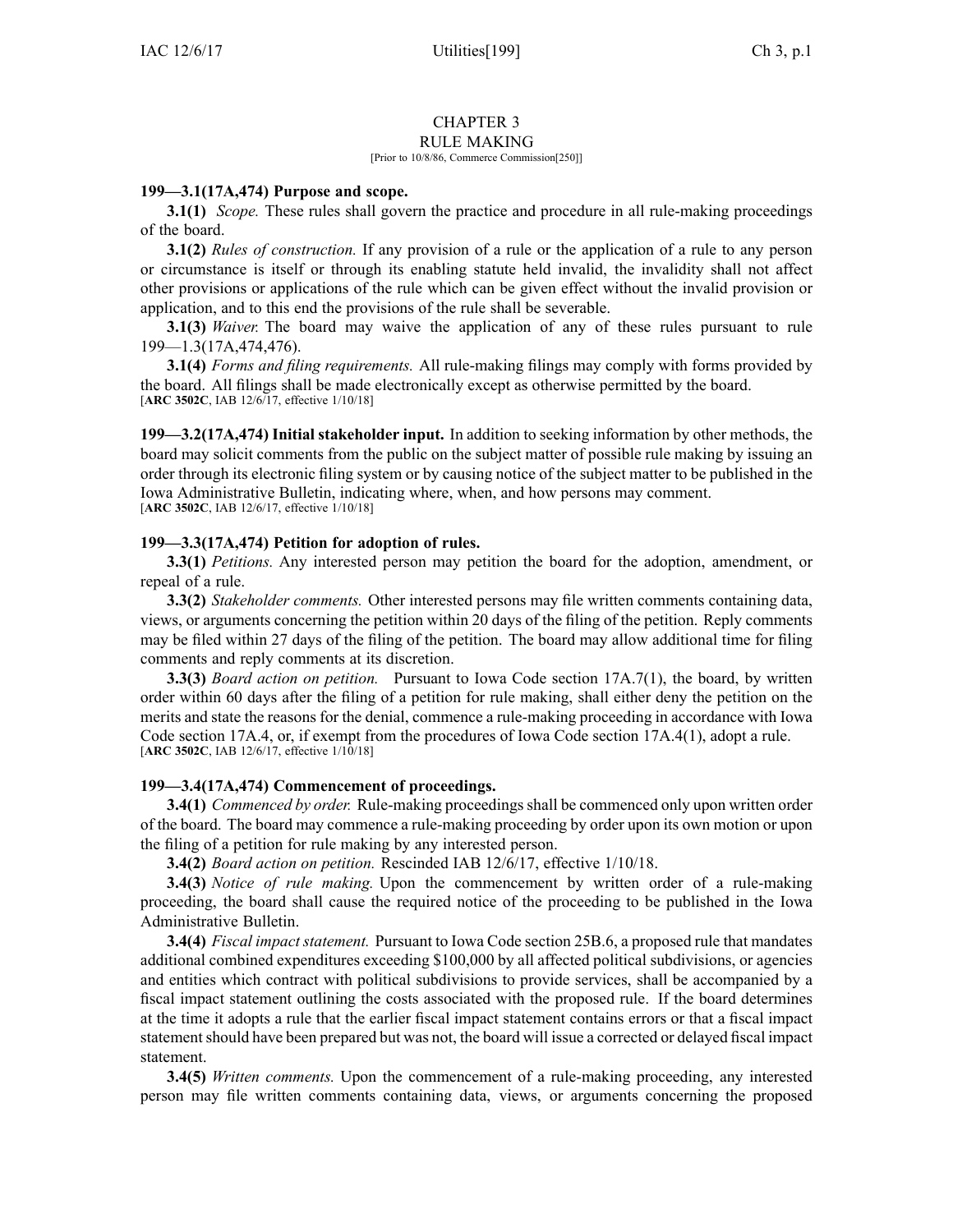adoption, amendment, or repeal of <sup>a</sup> rule within 20 days after the publication of the notice of rule making in the Iowa Administrative Bulletin or as otherwise ordered by the board. Comments shall be filed electronically unless otherwise permitted by the board.

**3.4(6)** *Reply comments.* The board may, in its discretion, allow for the filing of reply comments by interested persons.

[**ARC [3502C](https://www.legis.iowa.gov/docs/aco/arc/3502C.pdf)**, IAB 12/6/17, effective 1/10/18]

**199—3.5(17A,474) Written statements of position.** Rescinded **ARC 3502C**, IAB [12/6/17](https://www.legis.iowa.gov/docs/aco/bulletin/12-06-2017.pdf), effective 1/10/18.

**199—3.6(17A,474) Counterstatements of position.** Rescinded **ARC 3502C**, IAB [12/6/17](https://www.legis.iowa.gov/docs/aco/bulletin/12-06-2017.pdf), effective 1/10/18.

**199—3.7(17A,474) Requests for oral presentation.** If an oral presentation is not scheduled by the board on its own motion, any interested person may file <sup>a</sup> reques<sup>t</sup> for an oral presentation.

**3.7(1)** *Filing.* Interested persons shall have 20 calendar days after the publication of the notice of rule making in the Iowa Administrative Bulletin to file <sup>a</sup> reques<sup>t</sup> for an oral presentation. The board may, in its discretion, extend the time period for making such requests.

**3.7(2)** *Action on proper request.* If the board determines that <sup>a</sup> reques<sup>t</sup> complies with Iowa Code section [17A.4](https://www.legis.iowa.gov/docs/ico/section/17A.4.pdf), the board shall by written order schedule oral presentation on the rule making and shall cause <sup>a</sup> notice of the oral presentation to be published in the Iowa Administrative Bulletin. The notice shall state the date, time and place of the oral presentation and shall briefly describe the subject matter of the rule-making proceeding. The oral presentation on the rule making shall be not less than 20 calendar days after the publication of the notice. The board shall serve <sup>a</sup> similar notice on all parties by filing the notice in the board's electronic filing system.

**3.7(3)** *Action on improper request.* If the board determines that <sup>a</sup> reques<sup>t</sup> for oral presentation does not comply with Iowa Code section [17A.4](https://www.legis.iowa.gov/docs/ico/section/17A.4.pdf), it may by written order deny such reques<sup>t</sup> stating the reasons therefor, or it may, in its discretion, gran<sup>t</sup> the reques<sup>t</sup> and schedule an oral presentation. [**ARC [3502C](https://www.legis.iowa.gov/docs/aco/arc/3502C.pdf)**, IAB 12/6/17, effective 1/10/18]

### **199—3.8(17A,474) Rule-making oral presentation.**

**3.8(1)** *Written appearance.* Any interested person may participate in rule-making oral presentations in person or by counsel. A written appearance may be filed not less than five calendar days prior to oral presentation.

**3.8(2)** *Oral presentations.* Participants in rule-making oral presentations may submit exhibits and presen<sup>t</sup> oral statements of position which may include data, views, comments, or arguments concerning the proposed adoption, amendment, or repeal of the rule. Participantsshall not be required to take an oath and shall not be subject to cross-examination. The board may, in its discretion, permit the questioning of participants by any interested person, but no participant shall be required to answer any question.

**3.8(3)** *Comments and limitations.* The board may, in its discretion, permit reply comments and reques<sup>t</sup> the filing of written comments subsequent to the adjournment of the rule-making oral presentation. The board may limit the time of any oral presentation and the length of any written presentation.

[**ARC [3502C](https://www.legis.iowa.gov/docs/aco/arc/3502C.pdf)**, IAB 12/6/17, effective 1/10/18]

## **199—3.9(17A,474) Rule-making decisions.**

**3.9(1)** *Adoption, amendment, or repeal.* The board shall by written order adopt, amend, or repeal the rule pursuan<sup>t</sup> to the rule-making proceeding, or dismiss the proceeding in accordance with Iowa Code section [17A.4](https://www.legis.iowa.gov/docs/ico/section/17A.4.pdf). The written order shall include <sup>a</sup> preamble to the adopted rules explaining the principal reasons for the action taken and, if applicable, <sup>a</sup> brief explanation of any decision not to permit waiver of the adopted rules. The board may, by order, specify the effective date of the adoption, amendment, or repeal of the rule.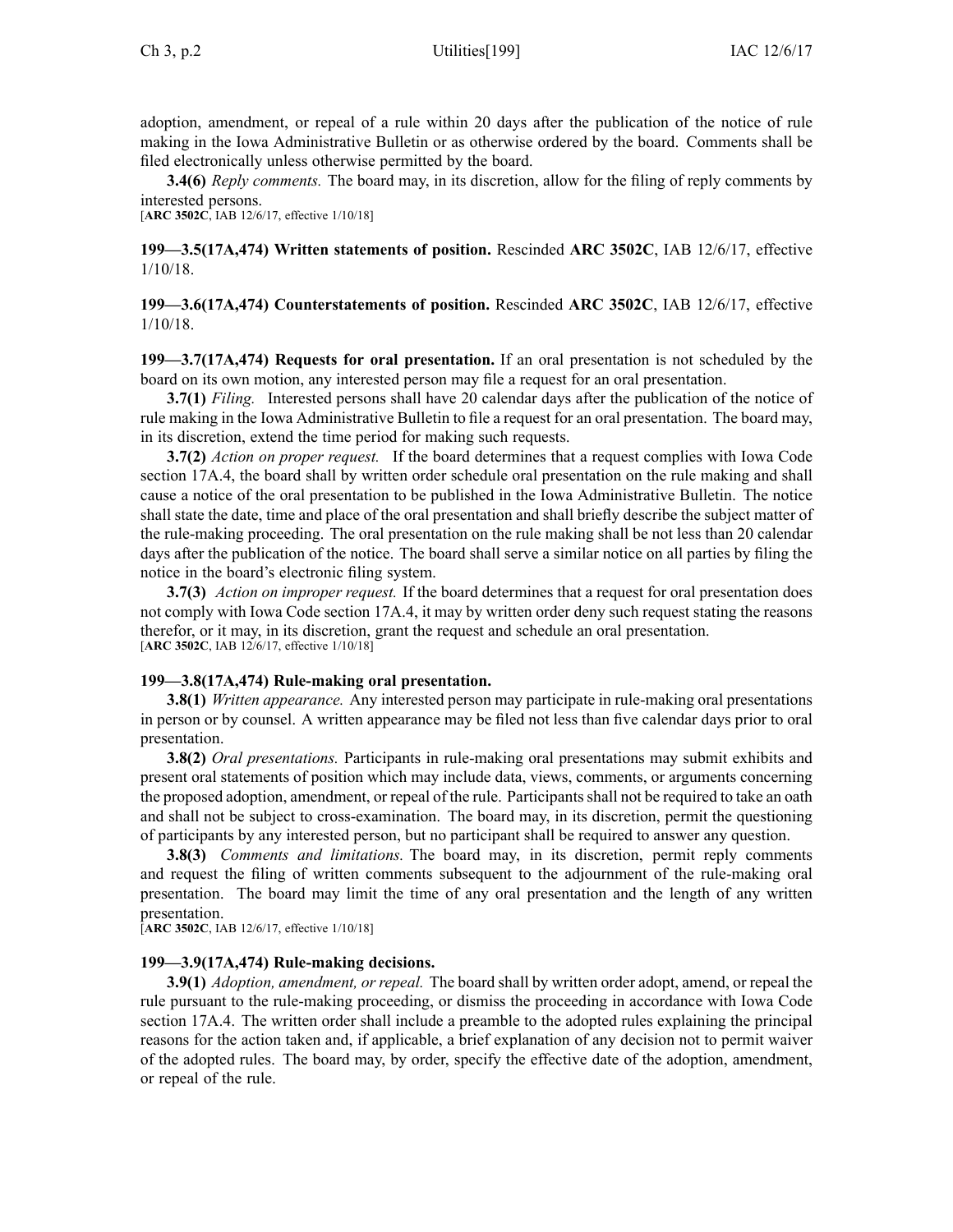**3.9(2)** *Variance between adopted rule and proposed rule.* The board may adopt <sup>a</sup> rule that differs from the rule proposed in the Notice of Intended Action in the following situations:

*a.* The differences are within the scope of the subject matter announced in the Notice of Intended Action and are in character with the issues raised in the Notice;

*b.* The differences are <sup>a</sup> logical outgrowth of the contents of the Notice and the comments submitted in response thereto;

*c.* The Notice indicated that the outcome of the rule making could be the rule in question;

*d.* The differences are so insubstantial as to make additional notice and comment proceedings unnecessary; or

*e.* As otherwise permitted by law.

**3.9(3)** *Statements.* Upon the adoption, amendment, or repeal of <sup>a</sup> rule or termination of <sup>a</sup> rule-making proceeding, and if timely written reques<sup>t</sup> is filed by any interested person pursuan<sup>t</sup> to Iowa Code section 17A.4(2), the board shall, within 35 days of the request, issue <sup>a</sup> formal written statement of the principal reasons for and against the adoption, amendment, or repeal of the rule, or termination of the rule-making proceeding, including the reasons why the board overruled the positions in opposition to the board's decision.

[**ARC [3502C](https://www.legis.iowa.gov/docs/aco/arc/3502C.pdf)**, IAB 12/6/17, effective 1/10/18]

#### **199—3.10(17A,474) Regulatory analysis.**

**3.10(1)** *Regulatory analysis.* The board shall issue <sup>a</sup> regulatory analysis of <sup>a</sup> proposed rule, or of <sup>a</sup> rule adopted without prior notice and opportunity for public participation, when required by Iowa Code section [17A.4A](https://www.legis.iowa.gov/docs/ico/section/2017/17A.4A.pdf).

**3.10(2)** *Request for regulatory analysis.* A reques<sup>t</sup> for <sup>a</sup> regulatory analysis shall be in writing and shall specify the proposed rule or adopted rule for which the analysis is requested.

**3.10(3)** *Schedule extended.* Upon receipt of <sup>a</sup> timely written reques<sup>t</sup> for <sup>a</sup> regulatory analysis of <sup>a</sup> proposed rule, the time periods for filing written comments and for requesting an oral proceeding are extended to <sup>a</sup> date 20 days after publication of <sup>a</sup> concise summary of the regulatory analysis in the Iowa Administrative Bulletin. Any oral proceeding that may already have been scheduled will be rescheduled by the board to <sup>a</sup> date at least 20 days after publication of the summary. [**ARC [3502C](https://www.legis.iowa.gov/docs/aco/arc/3502C.pdf)**, IAB 12/6/17, effective 1/10/18]

#### **199—3.11(17A,474) Review of rules.**

**3.11(1)** *Ongoing review.* Pursuant to Iowa Code section [17A.7\(2\)](https://www.legis.iowa.gov/docs/ico/section/17A.7.pdf), upon receipt from the administrative rules coordinator of <sup>a</sup> reques<sup>t</sup> for formal review of <sup>a</sup> specified rule, the board will determine whether the rule has been reviewed within the preceding five years. If such <sup>a</sup> review was conducted, the board will repor<sup>t</sup> that fact to the administrative rules coordinator. If no such review has been conducted, the board will consider whether the rule should be repealed or amended or <sup>a</sup> new rule adopted in its place. The board will prepare <sup>a</sup> written repor<sup>t</sup> summarizing its findings, supporting reasons, and proposed course of action. Copies of the repor<sup>t</sup> will be sent to the administrative rules review committee and the administrative rules coordinator, and will be made available for public inspection.

**3.11(2)** *Process.* To facilitate the requirement to review its rules every five years, the board shall review <sup>a</sup> portion of its chapters each fiscal year over each five-year period.

*a.* In fiscal year 2018 and every fifth year thereafter, the board shall review Chapters 1 through 9 of its rules.

*b.* In fiscal year 2019 and every fifth year thereafter, the board shall review Chapters 10 through 18 of its rules.

*c.* In fiscal year 2020 and every fifth year thereafter, the board shall review Chapters 19 through 27 of its rules.

*d.* In fiscal year 2021 and every fifth year thereafter, the board shall review Chapters 28 through 36 of its rules.

*e.* In fiscal year 2022 and every fifth year thereafter, the board shall review Chapters 37 through 45 of its rules.